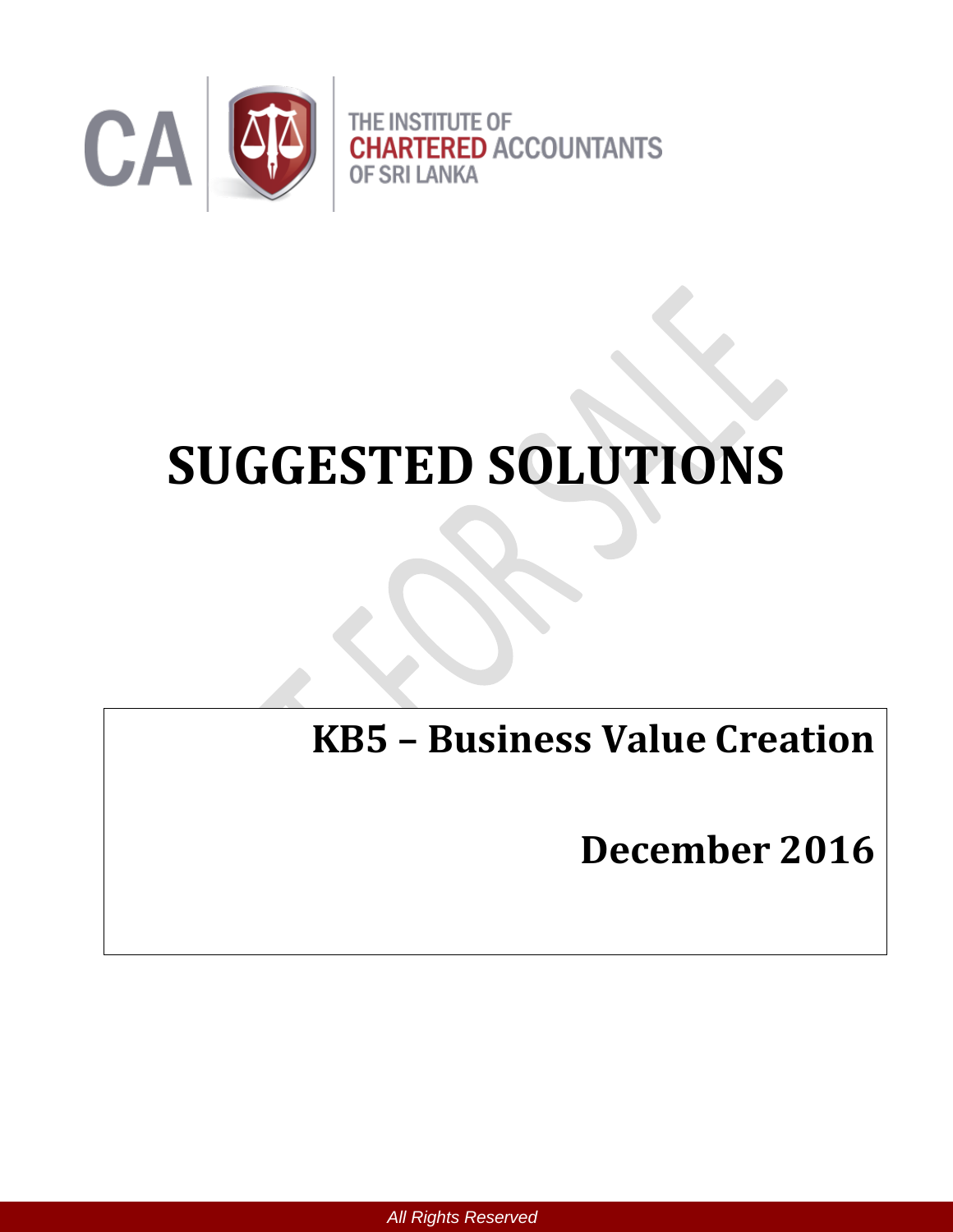#### **Relevant Learning Outcome/s:**

1.3 - Prioritise organizational stakeholders in terms of their impact on business (stakeholder mapping based on the power/interest matrix)

Study text Reference : pages 18/19

(a) Stakeholder mapping is a method of understanding the interest and power of different stakeholders and indicating how management should respond to the concerns of each stakeholder group.

#### **Level of interest**



#### (i) **Major shareholder/major customer**

#### **High power, High interest (D)**

They are the owners of the business who can make decisions. They can decide whether to go ahead with setting up the estate and factory, or not. They also have a high interest as this project will have an impact on profits, and the protests that are taking place can bring about disrepute to the business.

#### (ii) **Citizens of Lakeside District/most of the employees**

#### **Low power, High interest (B)**

Given that the business will have an impact on their lives, they have a high interest. However they might not possess sufficient power to influence the decision.

#### (iii) **Government**

#### **High power, Low interest (C)**

The government might decide to support the business and help them set up operations in Lakeside District. At the same time, given that protests have started they could reverse this. Thus they possess high power. In terms of interest, it might not be very high, as the government cannot only be interested in one business. However once the protests are over, the government might become interested in the project too, and make decisions accordingly.

#### (iv) **Green Friends**

#### **High Power, Low interest – (C)**

Given that this is a global NGO they might have some power to influence the government and even the owners/managers of the business. However as of now, their interest is low but if citizens of Lakeside District are successful in getting their support, they might develop interest and thus influence stakeholders such as the government to act against setting up of the business in Lakeside District.

(6 marks)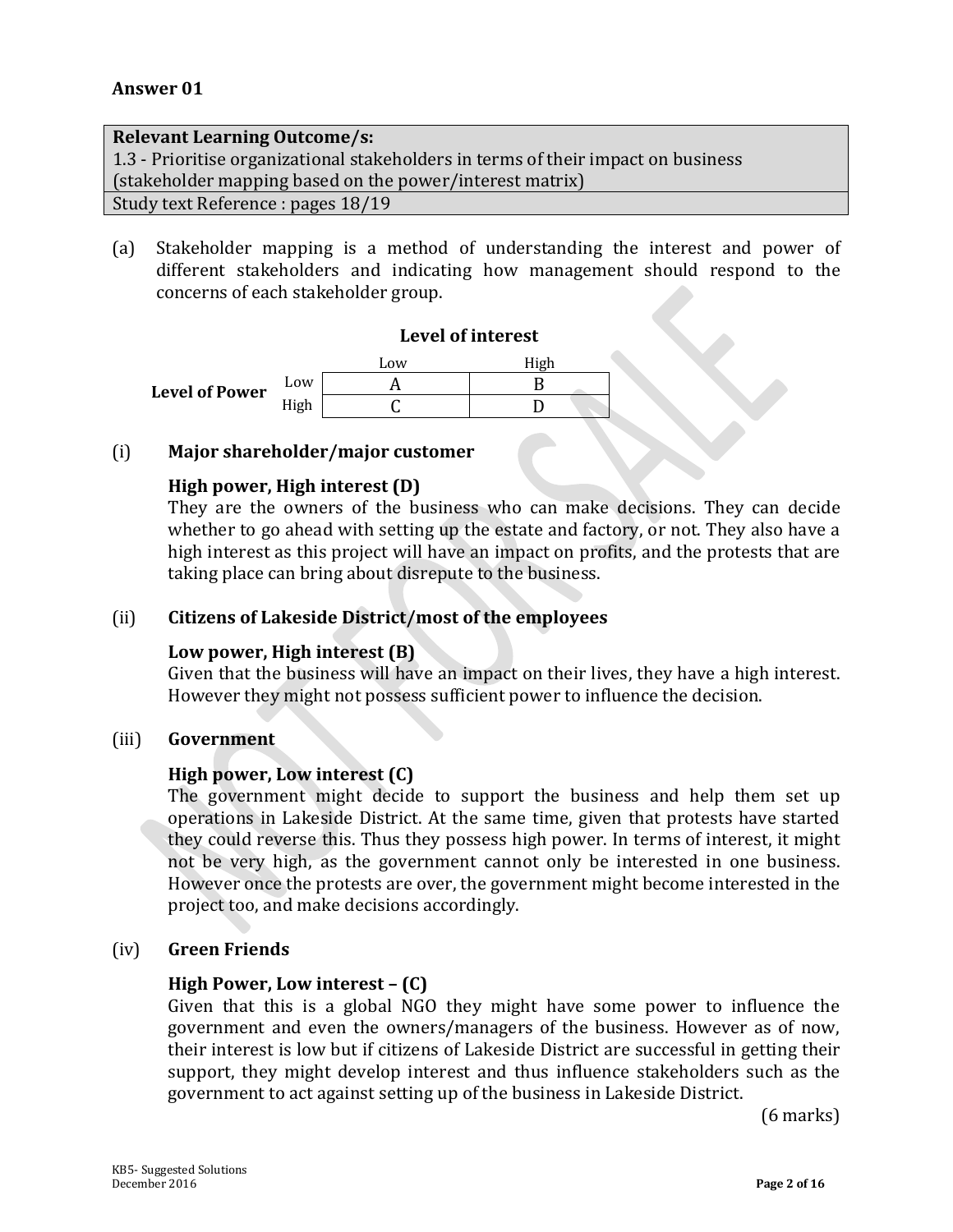# (b)

- **Major shareholder/major customer** key players as they have high interest and high power. Management has to consider their views when going ahead with the decision of setting up operations in Lakeside District.
- **Citizens of Lakeside District –** need to be kept informed as they have high interest and low power. Keeping them informed may help to reduce the protests against the business as these protests could be due to a lack of information. However if they do manage to obtain the support of Green Friends, they might have to be kept satisfied and could even become key players.
- **The government** might have to be kept satisfied as they have high power but low interest. However with the protests, they might develop high interest, in which case they will become key players too.
- **Green Friends** have the power to influence the public and other relevant authorities in relation to the environmental issues caused by the business. Therefore they should be satisfied by providing relevant information.

(4 marks)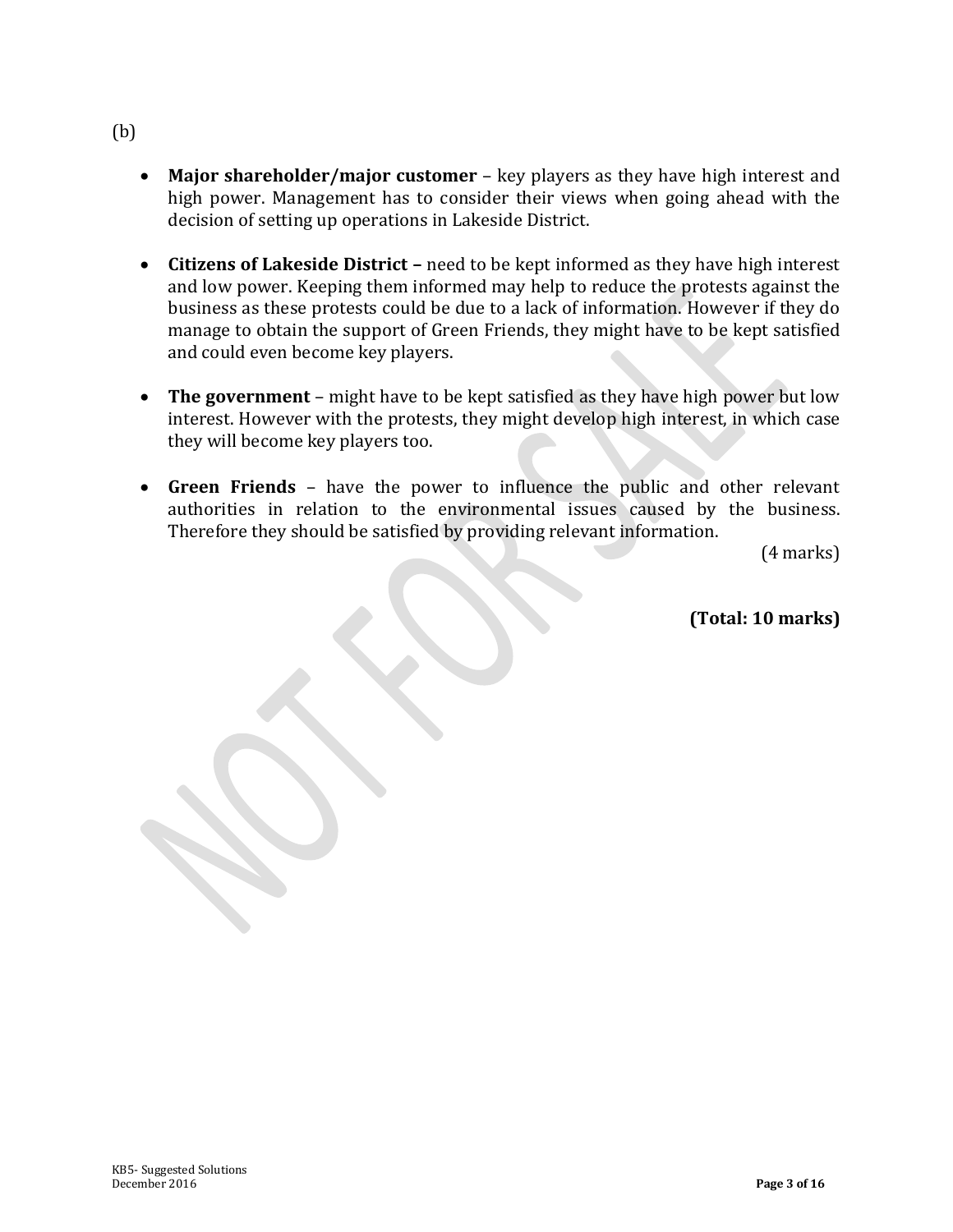**Relevant Learning Outcome/s:** 2.2 Inventory management and warehousing Study text Reference : pages 42-48

#### (a)

Per the details given in the case, the main cause of customer complaints received by Goodies.lk seems to be stemming from an inadequate inventory management system. A good inventory management system would help Goodies.lk to overcome the current issues.

Costs of the current approach to inventory management adopted by Goodies.lk are given below.

- (i) High working capital investment resulting in high finance costs
- (ii) Cost of maintaining high inventory (e.g. storage, security, insurance)
- (iii) Quality of the product might be affected if it is in stores for a long period
- (iv) Creating customer dissatisfaction and developing a bad image for the company

(4 marks)

(b)

Goodies.lk can consider implementing a just-in-time (JIT) ordering system and a warehouse management system (WMS) to overcome prevailing problems.

#### **JIT ordering system**

A JIT system involves just-in-time purchasing, where items are purchased from suppliers and delivered at the exact time they are required to be sold to a customer.

In JIT the company will maintain minimum or no stocks, but arrange for the suppliers to deliver the goods once an order is placed. With the advancement in IT, Goodies.lk can place the order directly with the suppliers through an online portal and agree with them to deliver the goods to the warehouse within 24 hours. Then they can dispatch the goods by the second day so that it would reach the customer on the same day, or latest by the third day. This will enable Goodlies.lk to reduce inventory holding costs, and the holding of nonmoving inventory. Further by long-term agreements, the company can negotiate special discounts with the suppliers.

If the ideal situation can be achieved, it will be a core competence to the business and will help them to achieve a competitive advantage, as they are now able to operate with lower warehousing costs.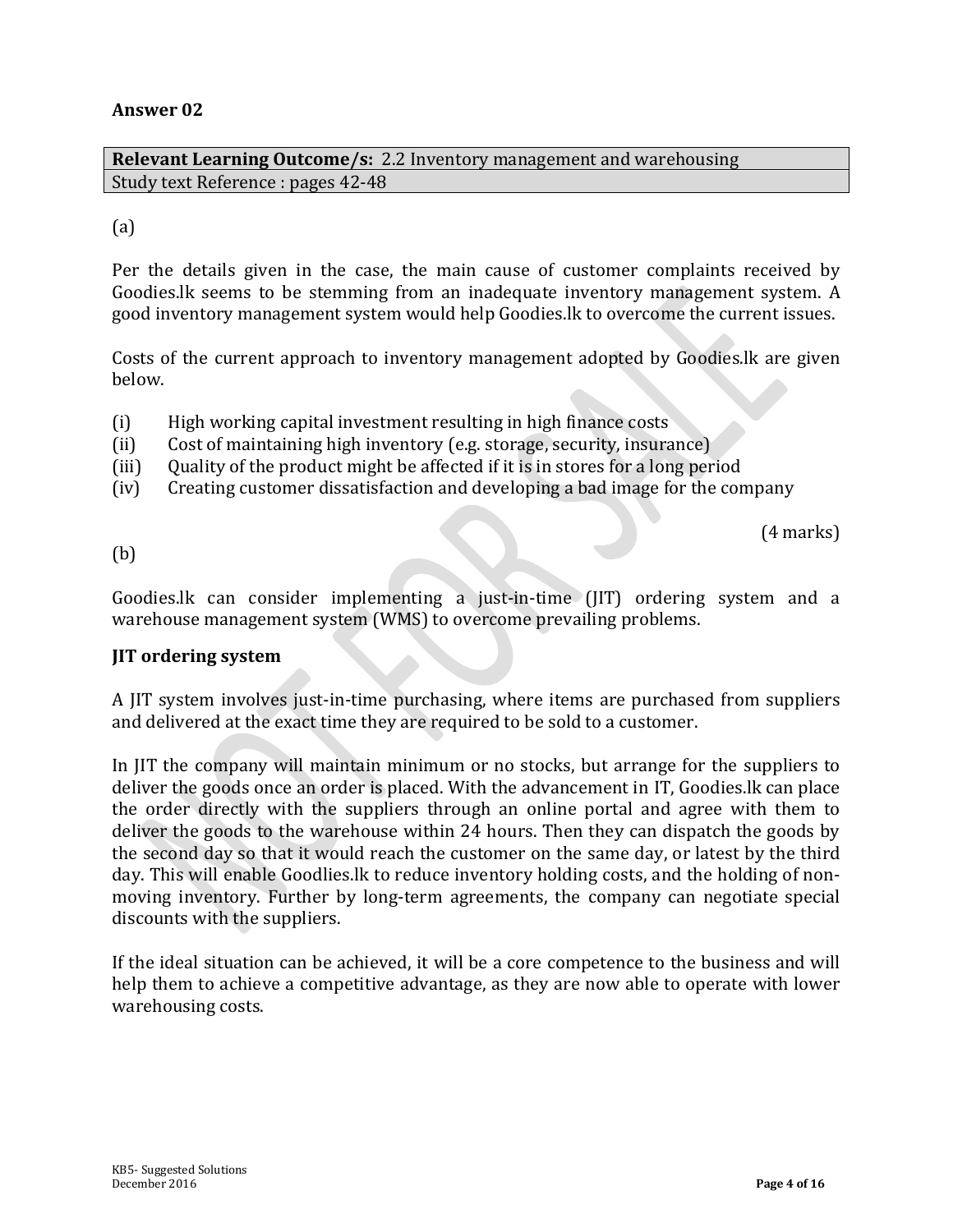#### **Warehouse management system (WMS)**

A WMS is an IT system for controlling the movement of stored goods within a warehouse and processing associated transactions such as receiving goods, putting them away, picking them for dispatch and shipping them. A WMS provides a standardised system for handling goods once they are received at the warehouse. There may be an independent handling system for each inventory type**.** An efficient WMS will help Goodies.lk to:

- 1. Minimise the cost of holding unnecessary inventory at the store. Goodies.lk has a lot of non-moving stock in the warehouse at present, and using a WMS can assist the company to make the best use of the storage space available
- 2. Model the physical storage facility that would enable them to store the goods in the most efficient way. For example, store the fast moving goods near the exit. Store goods that move together closer to each other. This would make the picking and packing process easier and more efficient. Goodes.lk currently has difficulty in locating goods in the warehouse, therefore by using a WMS they could improve their efficiency.
- 3. Have an automated link between order processing and logistics management. RFID or barcoding can be used to track the products in the warehouse so that Goodies.lk will be able to satisfy customer orders without any delay.

(6 marks)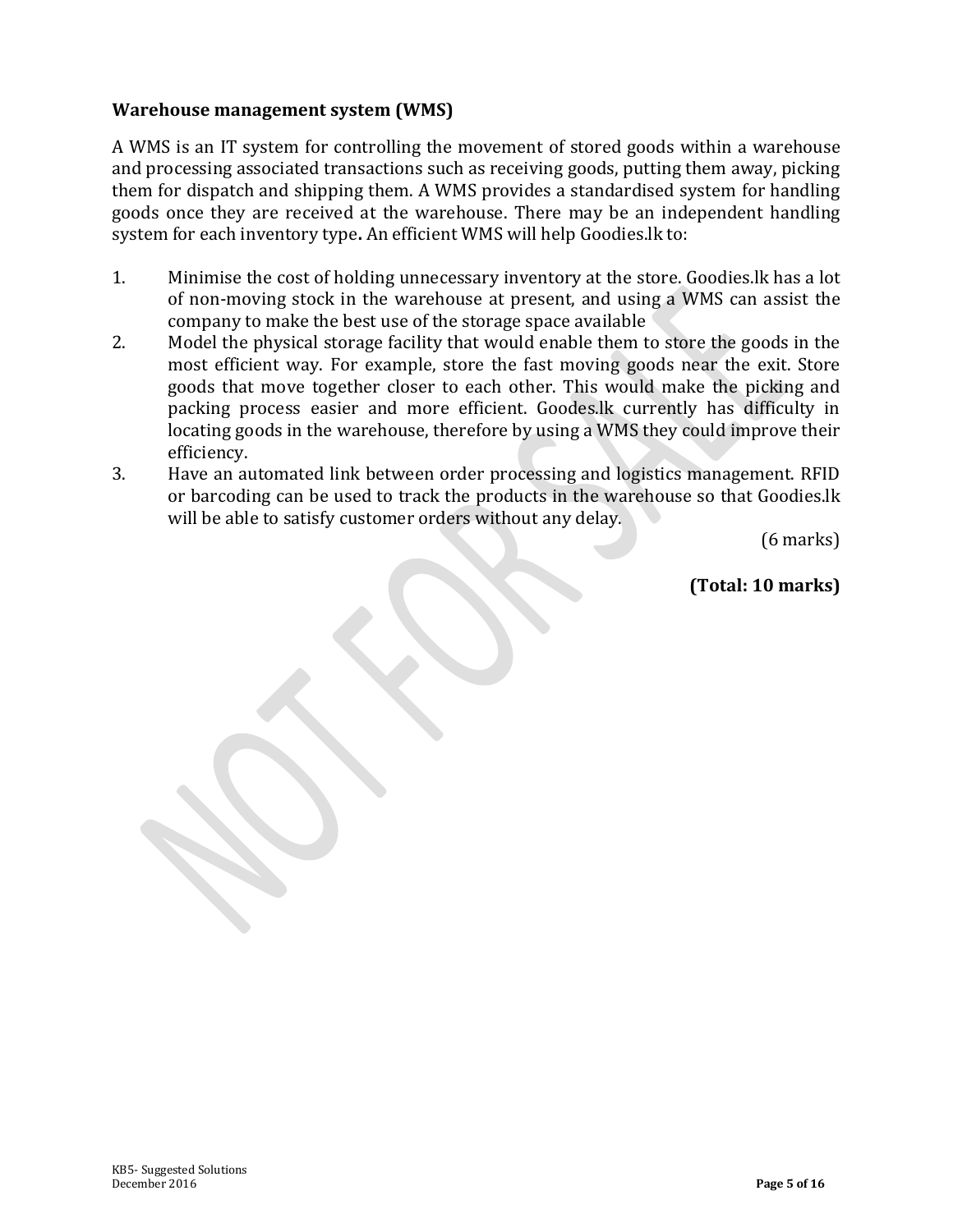# **Relevant Learning Outcome/s:** 3.2 Product design and process selection (new product development)

Study text Reference : pages 73-75

(a)

- By moving from a leader strategy to a follower strategy, Cooler can lower the product design and development costs. If not, they have to produce unique products to gain a competitive advantage.
- Leaders always need to invest heavily in R&D and as a result in the short-term their profitability is low. Followers on the other hand have less emphasis on R&D.
- Reduces uncertainty in relation to sales demand and market size, since they are providing their products to an existing market. Therefore, cost of sales promotion will be lower.
- Free from obtaining regulatory approval where required.

(3 marks)

(b)

- 1. Idea generation– the idea is suggested for a new product and it could be from anywhere in the organisation.
- 2. Idea screening– initial screening to decide whether the idea is a good one or not. This might involve identifying the target market, actual size of the market and its growth potential, technical feasibility, profits and so on.
- 3. Concept development and testing– the product concept is developed in more detail (cost of the product, prototype etc.), and is tested on a small group of prospective customers to see how they react to it (what features matter the most to them etc.)
- 4. Business analysis carry out a financial analysis of the potential returns, decide on the sales price, estimate sales, revenue, profits and breakeven point.
- 5. Beta testing and market testing– produce a physical prototype and arrange private testing. Beta testing is where the new product is tested by real customers in a real user environment prior to a market launch. Interviews are then conducted to obtain customer views and make adjustments to the product if needed.
- 6. Technical implementation– plan and establish production and logistical arrangements.
- 7. Launch product– supported by an intense selling and marketing campaign. 8. Post launch review – review the price if needed.

(7 marks)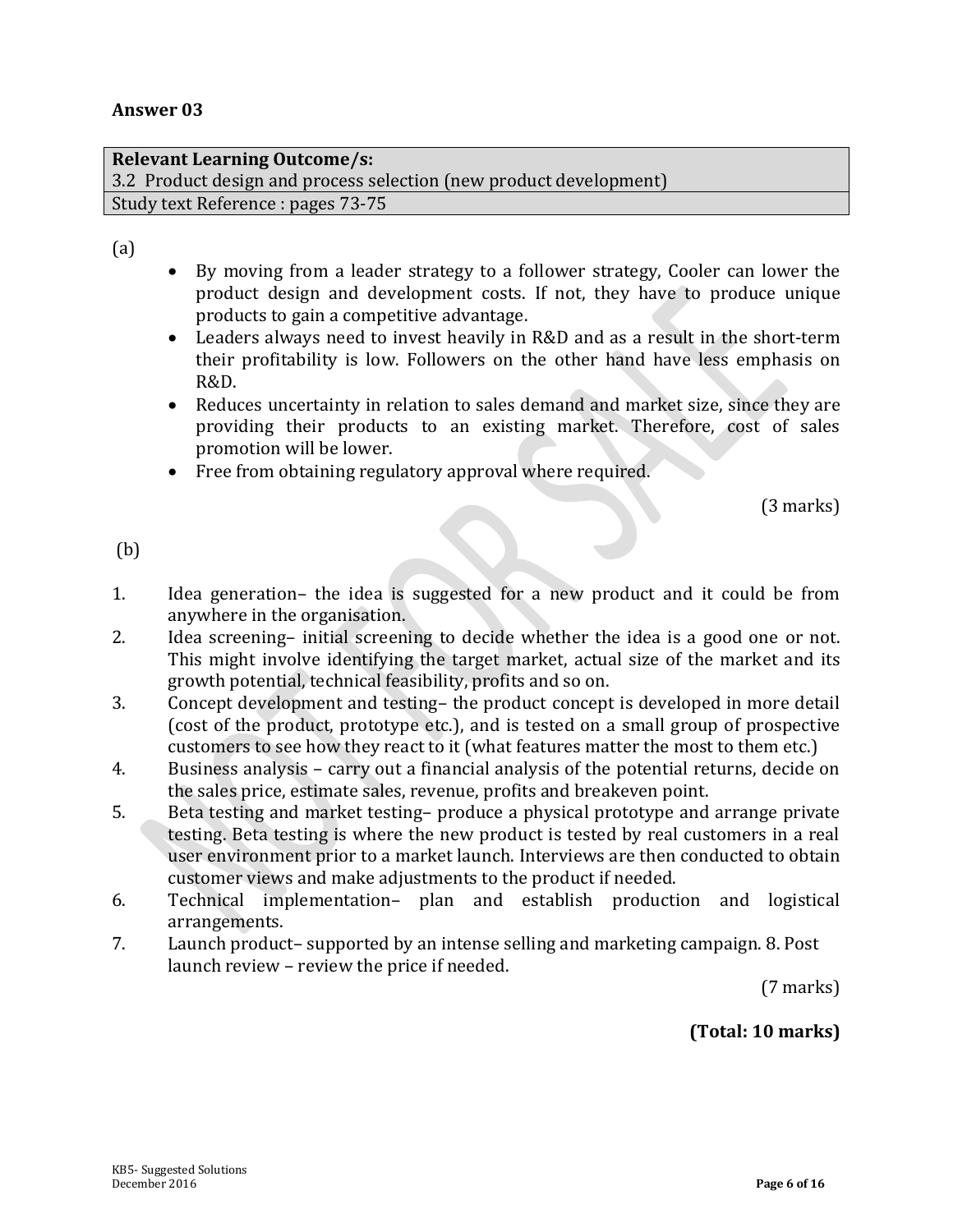#### **Relevant Learning Outcome/s:**

6.2 - Information technology infrastructure in organisations Study text Reference : pages 275-276

(a) Bestsellers can improve the value chain by adopting new technology as follows.

#### **Improving value through primary activities**

**Inbound logistics** – Bestsellers can use inventory control and systems such as material requirements planning (MRP), enterprise resource planning (ERP) and just-in-time purchasing. These make it easy to record and monitor movement of books and also order them. Further, suppliers could be given access to the inventory system so that they can themselves see if they need to bring in more stocks.

**Operations** – generally, organisations use IT for robots, process control, machine tool control, computer aided manufacturing (CAM), and computer integrated manufacturing (CIM) and enterprise resource planning (ERP). However as Bestsellers is involved in selling books, IT can be used to record all movements and transactions involving purchase, storage and sales of books, and to also easily obtain data on what books sell more (which could then be purchased).

**Outbound logistics** – can be improved by using a warehouse management system for the control of warehouse operations and technology such as RFID tagging. Even though Bestsellers does not have much involvement with outbound logistics, it can use an automated order processing system to increase the efficiency of delivering orders to customers.

**Marketing and sales** – Bestsellers can use an electronic point of sales system (EPOS) to record sales and update records. Further they can use technology for customer relationship management (CRM) and also introduce an online purchasing system.

**Services** – customer databases allow organisations to sell aftersales services and deal with customer complaints and queries. Accordingly customers can easily give comments and even place orders for other books using Internet facilities. If payments could be made online it would further add value. Use of email would ease communication within the organisation as well as with outside parties such as suppliers and customers.

#### **Improve the value through secondary activities**

**Firm's infrastructure** – includes activities relating to general management, accounting, finance and strategic planning. Therefore by using accounting systems and network technology (e.g. intranet) Bestsellers can maintain accurate records. Additionally, they can trace debtors and creditors easily. General management could also become more efficient due to proper coordination through integrated systems such as Enterprise Resource Planning (ERP).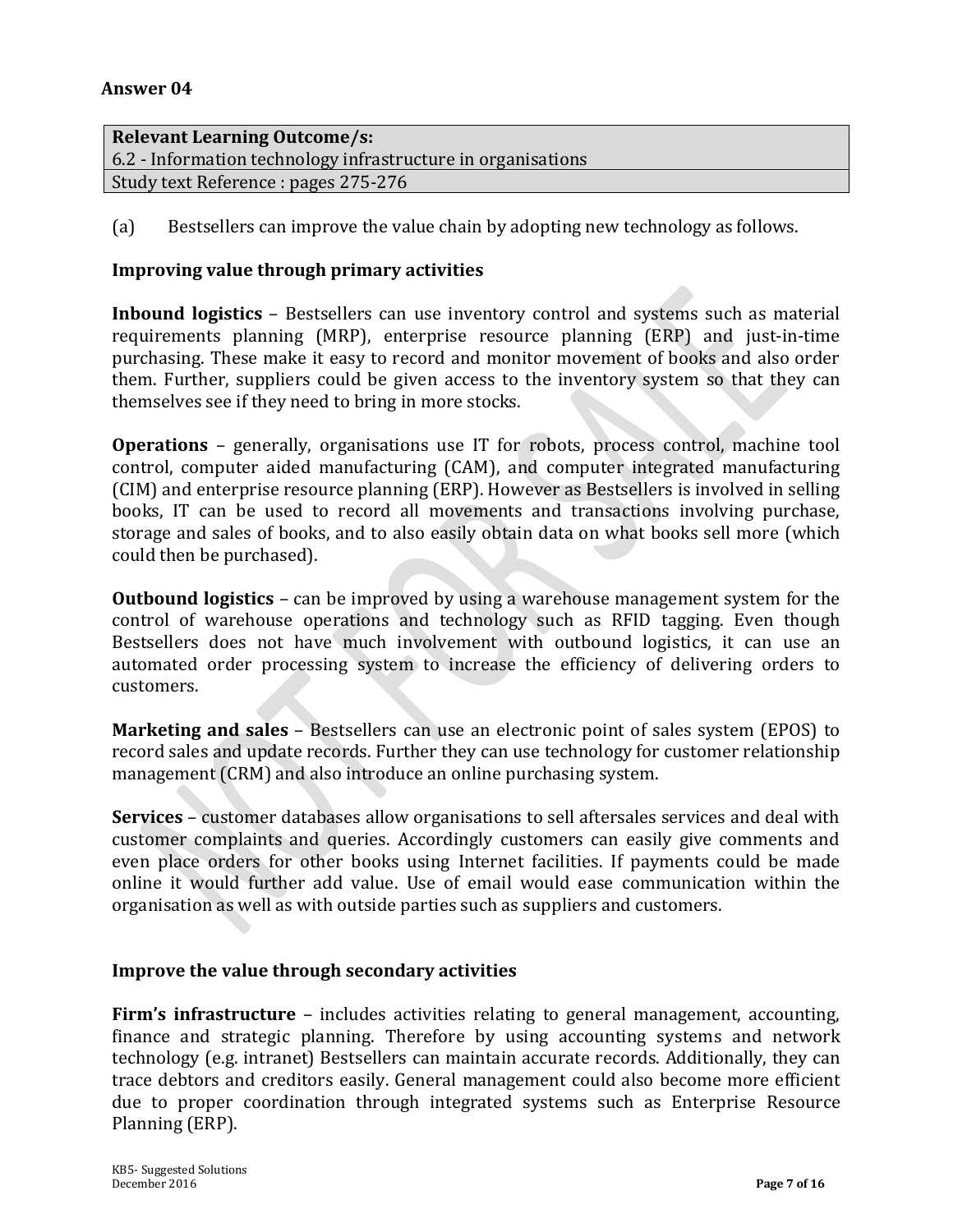**HRM** – includes all activities relating to attracting and retaining an appropriate workforce. Bestsellers can maintain a skills database by using IT facilities and use IT application for staff planning. Further they can get an IT system to maintain automated personnel scheduling.

**Technology development** – includes all activities relating to R&D, product and process improvements. Bestsellers can carry out electronic market research using advanced IT applications to decide the trends of demand for different categories of books.

**Procurement** – includes all activities relating to purchasing of RM, machineries and supplies. Bestsellers can use IT to make automated purchasing decisions and link suppliers with EDI. Ultimately they can go for an e-procurement system.

(7 marks)

(b) In order to improve the value chain of Bestsellers using IT application, the following IT infrastructure will be needed.

**Standalone computers** – used on their own or connected to other devices such as printers, scanners (without connection to other computers).

**Networks** – a network is a number of computers linked to each other so that they can communicate with each other and share the same files, software and peripheral equipment (such as printers). Local area networks link computers together with local cabling. Wide area networks cover a wider geographical area and link computers through either dedicated lines or via the Internet.

**Connected devices** – include connecting dumb terminals, computers and printers. A network may also use other devices for input and output of data, such as barcode readers, plastic swipe cards etc.

**Internet, intranets and extranets** – intranets are within the organisation, whilst extranet access can be given to selected people outside the organisation.

**Centralised and decentralised processing** – depending on the degree of IT adoption by Bestsellers, it can apply a centralised or decentralised processing system on one of the network's larger computers. It would then be possible to access processed data from any part of the network when required.

(3 marks)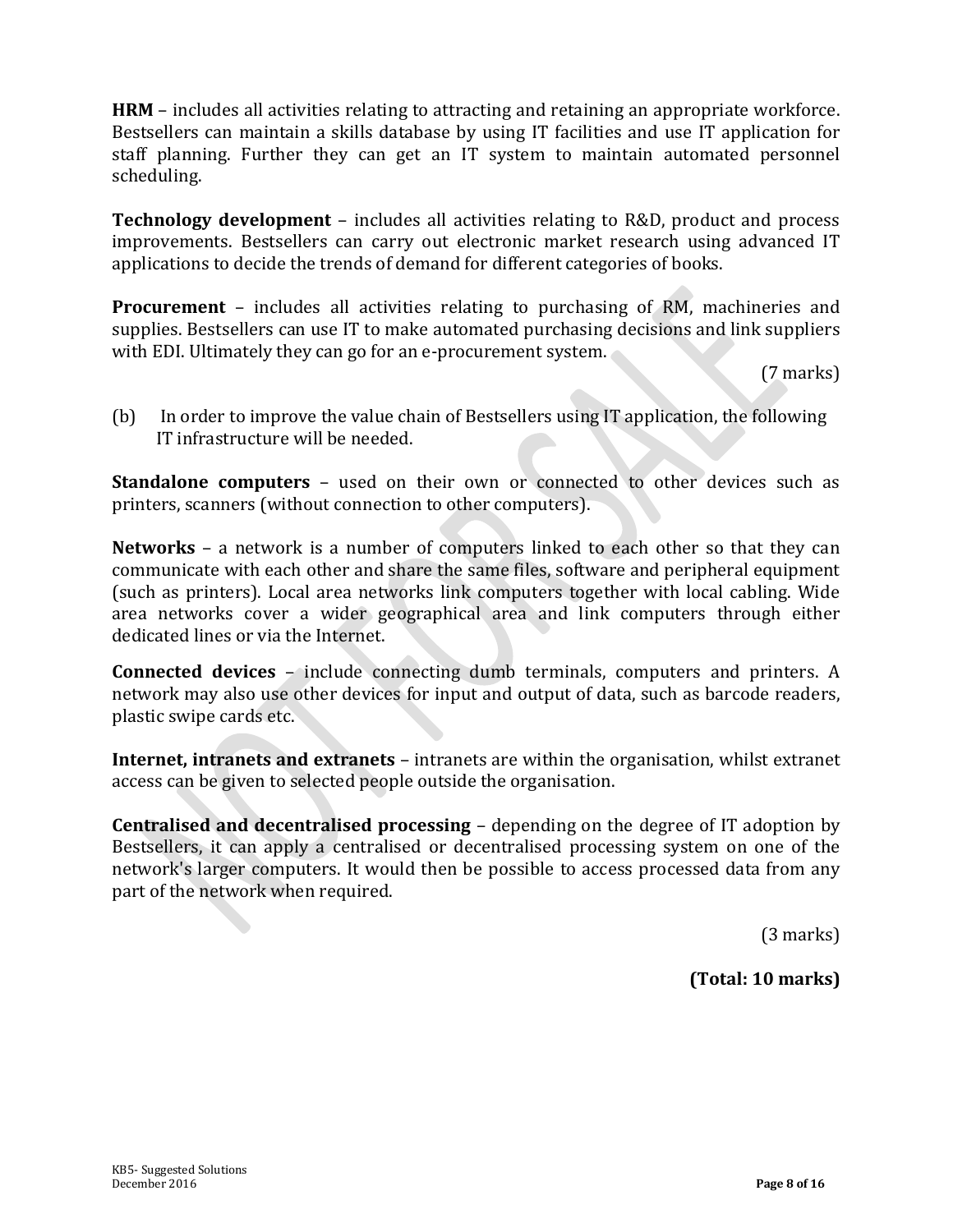**Relevant Learning Outcome/s:**  5.3 Talent attraction and retention Study text Reference : pages 198/205

(a)

#### **Advantages of interviews**

- **Adaptability**  interviews can be adapted to the situation of candidate. Therefore, based on the background of the candidate, the interviewer can change the questions, interview style and atmosphere.
- Face to face discussion interviews provide the opportunity to exchange information with candidates to assess their suitability for the job.
- **Two-way communication**  in the interview, it is possible to provide the opportunity to candidates to ask any questions to clarify the job and its responsibilities.
- **Ability to test proficiency**  interviews allow to test the proficiency of spoken English.
- **Test culture and discipline** interviews allow to test the cultural background and discipline of the candidates.

#### **Disadvantages of interviews**

- **Scope** interviews may be too brief to get to know the candidate in depth and make an accurate prediction of work performance.
- **Artificial situation** candidates may be on their best behaviour and not show their true personality. Or on the other hand, they might be too nervous and not perform to their true potential.
- **Halo effect** interviewers can make a general judgment on a single obvious attribute (e.g. being well dressed or well spoken)
- **Contagious bias** the interviewer may change the behaviour of the applicant by unintended suggestions (the applicant might be led by the wording of the question or non-verbal cues).
- **Incorrect assessment**  qualitative factors such as motivation, honesty or integrity are very difficult to define and assess objectively at an interview.
- **Inexperienced interviewers**  if interviewers lack experience with selection, they may fail to reach a good decision about which applicant to select for the job.

(6 marks)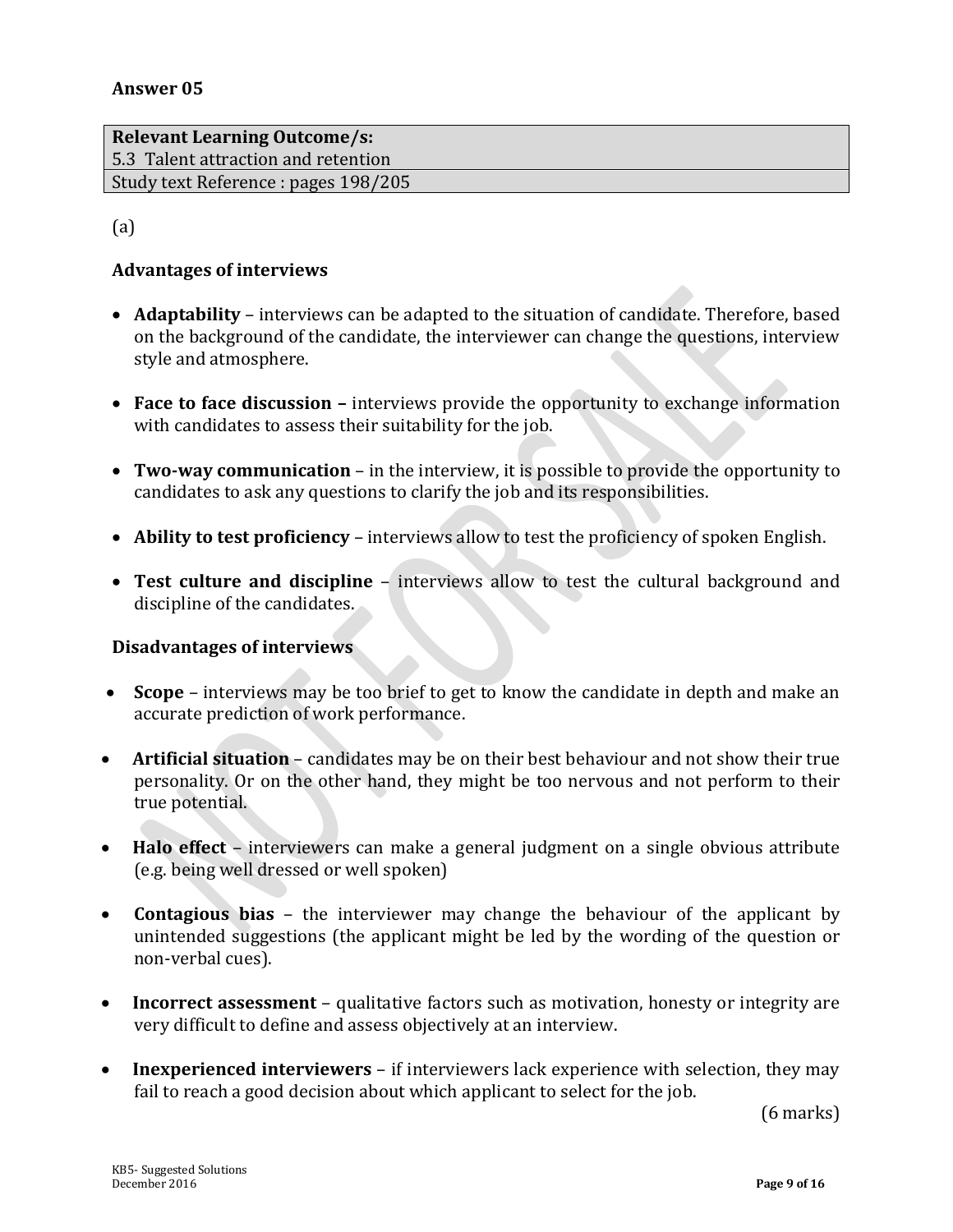**Hygiene factors** – these relate to conditions at work, such as working conditions, job security, and interpersonal relations at work, supervision, company policies and pay. Hygiene factors cause dissatisfaction in the individual if his/her needs are not met. They do not motivate the individual to perform better.

**Motivator factors** – these satisfy the needs for fulfilment at work, and include factors such as challenging work, career advancement (or the prospects of it), a sense of achievement, recognition from bosses and colleagues, responsibility, and additional pay. Employees may not be satisfied only with motivator factors. First they will eliminate the dissatisfaction based on hygiene factors and then they may be satisfied with motivator factors.

(4 marks)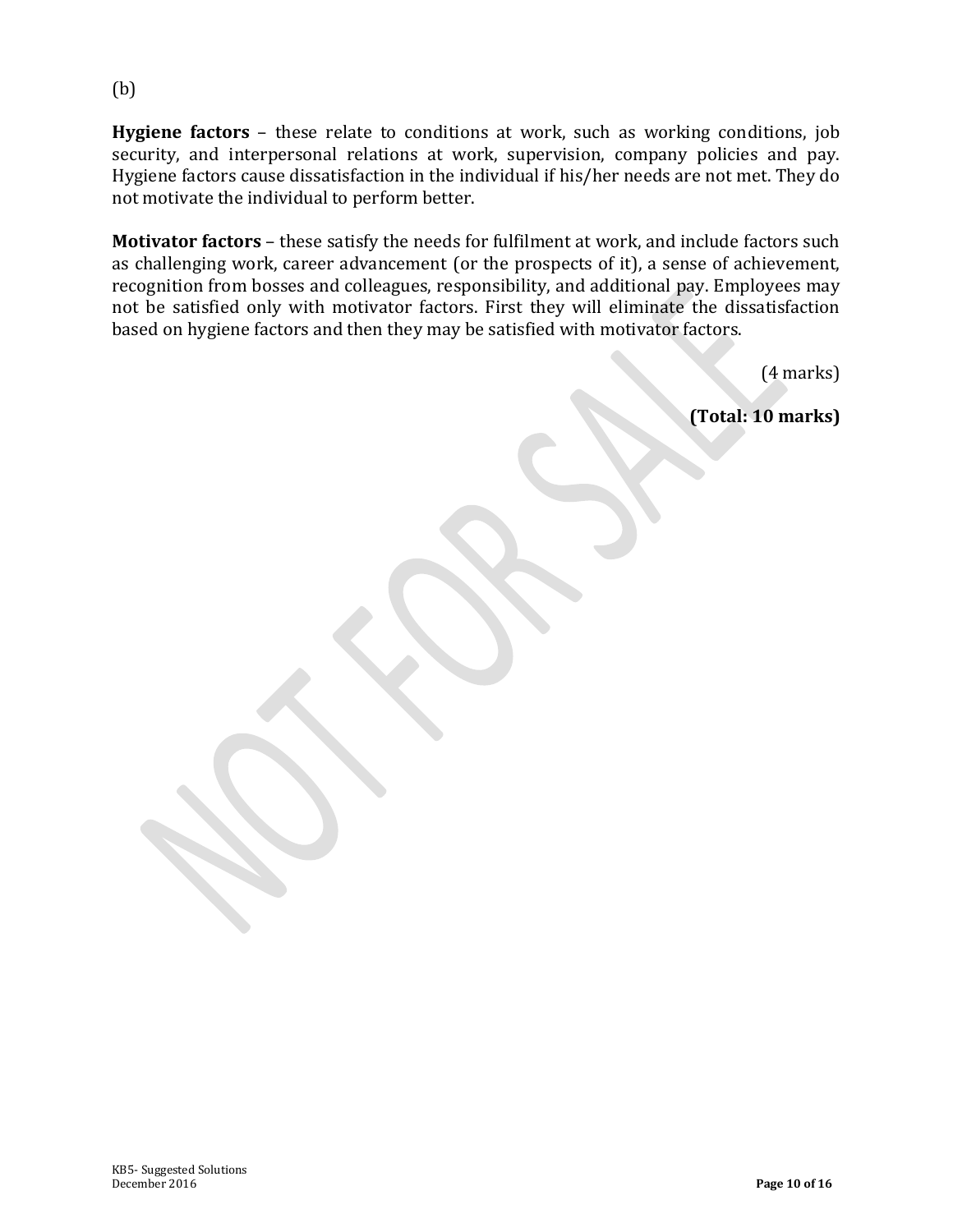# **SECTION 02**

#### **Answer 06**

**Relevant Learning Outcome/s:**

4.3 Managing Products and brands.

4.4 Pricing strategies

4.5 Distribution and channel management

Study text Reference : pages: 133-145

(a) Sunshine is a strong detergent and is low priced. It appears to be positioned based on the fact that it addresses the needs of a strong cleaning liquid, which is also very affordable. Thus the present positioning is based on strength and low cost.

However, the new product is not focused on strength nor price, but on the fact that it is safe for users and is a green product. Thus the values of the Sunshine brand do not match this new product. Therefore this product could have a different brand name. This new brand should be positioned in a way that highlights its benefits (e.g. health and safety, environmentally friendly), which are not offered by other products.

Accordingly, Sunshine can hold their present customer base in rural areas and attract urban customers to the new brand. Thus they can manage the declining trend of their present brand in urban areas.

(6 marks)

(b)

| Requirements for successful brand positioning |                                                                           |
|-----------------------------------------------|---------------------------------------------------------------------------|
| Relevance                                     | The branded products should be positioned in a way that has meaning       |
|                                               | for consumers and meets their needs.                                      |
| Clarity                                       | The 'meaning' of the brand should be distinct, easy to communicate to     |
|                                               | consumers and easy for them to understand.                                |
| Coherence                                     | The same 'image' of the brand should be promoted consistently through     |
|                                               | all aspects of the marketing mix. For example, a high-quality brand needs |
|                                               | to be supported with high-quality products and high prices, and possibly  |
|                                               | exclusive distribution.                                                   |
| Patience                                      | It can take a long time to establish a successful brand.                  |

(4 marks)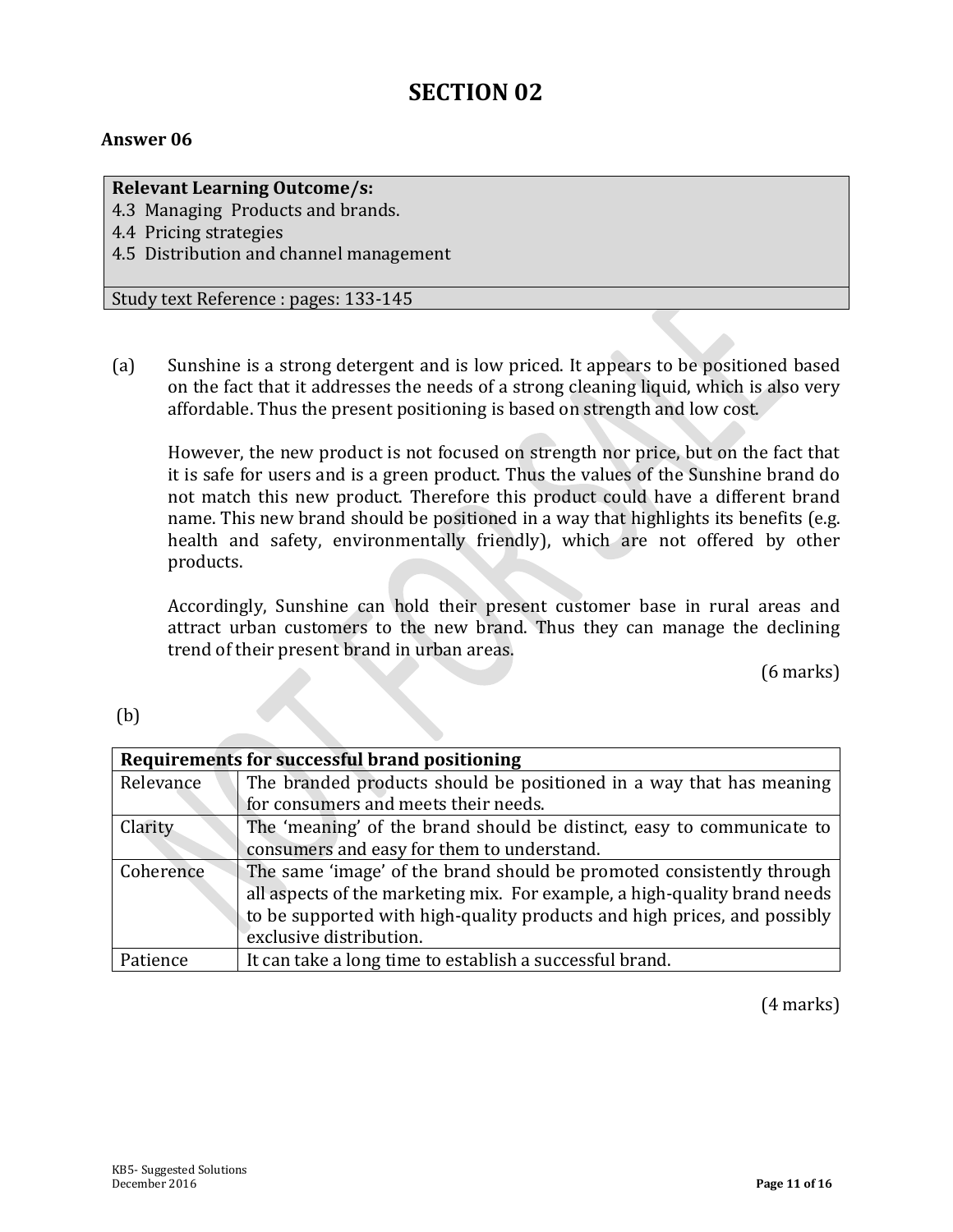(c) The promotional mix is the combination of activities used by marketing managers to promote a product or service. Sunshine can apply the following elements of the promotional mix to promote the new product line.

**Advertising** – this is a well-established method of marketing products. There are different advertising media: television, cinema, radio, newspapers, magazines, billboards, posters, website advertising etc. which could be applicable to the new brand.

**Sales promotion** – could be used to stimulate purchasing and sales. The objectives are to increase sales, inform potential customers about new products, and create a positive business or corporate image. The company can offer coupons, special discounts, free samples, organise contest etc.

**Public relations** – PR activities enable an organisation to influence a target audience to create a favourable image of the company and its brands. The company can organise press conferences and send press releases regarding the specialties of the new product range. At the same time, they can become involved in different CSR programmes.

**Direct marketing** – involves sending sales promotion material (such as brochures), directly to potential customers. The marketing material may be sent by post or by email.

**Personal selling** – by sales representatives ("salesmen"), either through face-to-face meetings with potential customers or by telephone. In this situation, personal selling can convince dealers about the new brand.

**Sponsorship** – involves providing financial support for sporting or other events. The association of a sponsor's name with an event will be help to promote the brand. The company can sponsor a national level sporting or education event during the introduction stage.

**Point-of-sale displays** – refer to displays of a firm's products at a place, usually within a retail store, where customers are likely to see them. They often involve a special price promotion, with the intention of tempting shoppers to buy the product.

(6 marks)

(d)

Pricing strategy is concerned with deciding the price level at which a company should try to sell its products. There are various pricing strategies that a company may select for its product. A price skimming strategy is more suitable for this new product line, as it is a green product which has minimum harm for users and the environment and is also made from internationally approved ingredients. The product is focused on health and safety of professional consumers too. Therefore the company can charge a high price for it.

# **Method of distributions**

A manufacturer can choose to distribute products using one of the following ways:

1. Extensive distribution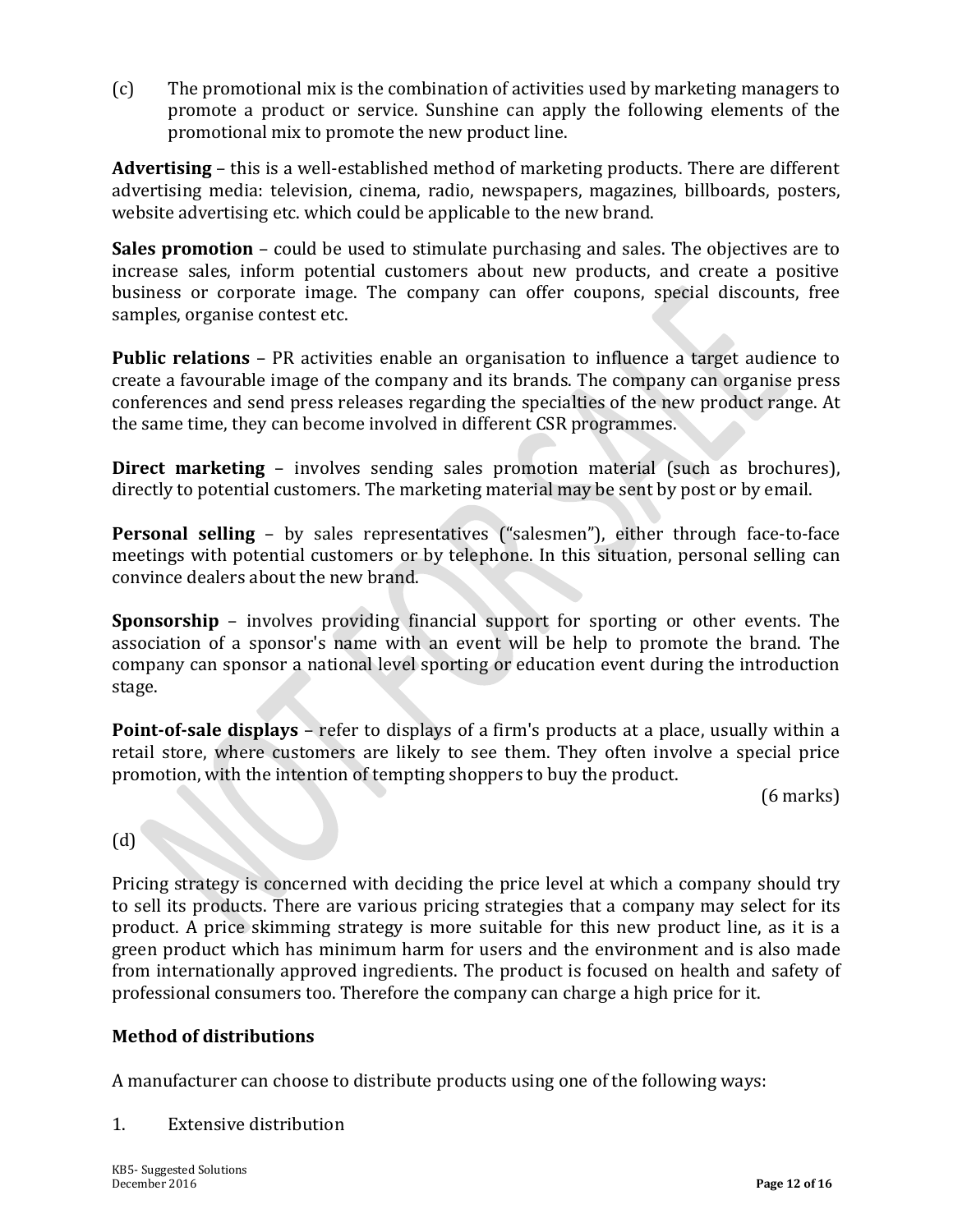- 2. Selective distribution
- 3. Exclusive distribution
- 4. Direct distribution

**Extensive distribution** – The manufacturer seeks to sell the goods through as many retailers as possible in order to obtain 'saturation coverage' of the market. For this method of distribution, it is necessary to use a large number of wholesalers and retailers; otherwise the costs of distribution may become excessive.

Following extensive distribution could harm the new brand image as it will be available with many retailers that would restrict the ability of sleek to communicate its new brand position adequately.

**Exclusive distribution** – The manufacturer gives exclusive distribution and selling rights to one organisation, possibly globally, but more usually within a specified geographical area.

Exclusive distribution with a limited number of intermediaries could limit the ability to maximise the sales potential and not suitable for the company.

**Direct distribution** – The manufacturer sells directly to consumers through online sales and the Internet. But online marketing may not be successful with a detergent product range.

**Selective distribution** – The manufacturer uses a limited number of intermediaries to distribute the goods and sell them to the end customer.

Therefore following a selective distribution method using leading supermarket chains such as Keells, Cargills, Arpico, Laugfs and other modern trade outlets may be more suitable for the new product line. It will be able to reach selected customers in urban areas.

**(Total: 25 marks)**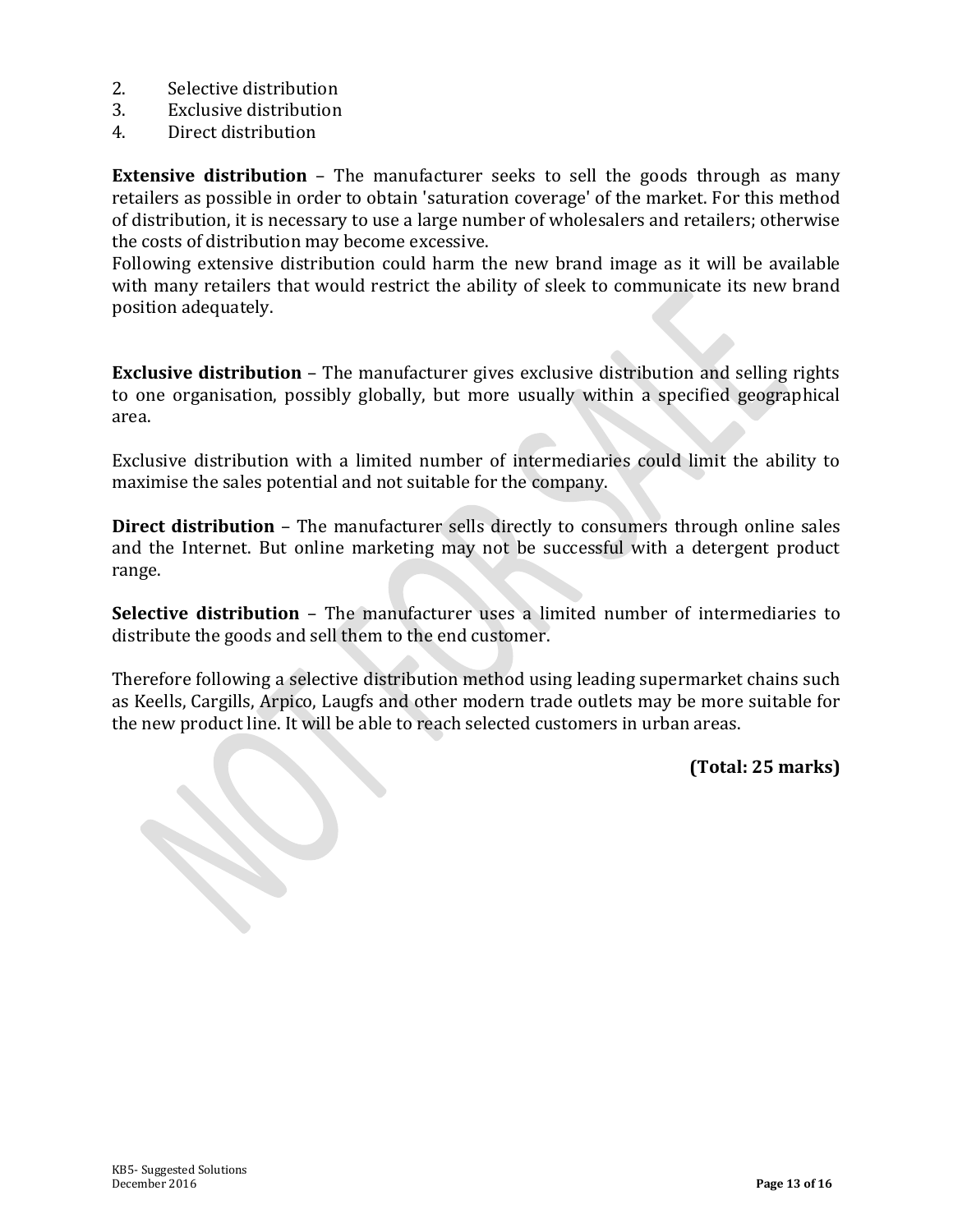#### **Relevant Learning Outcome/s:**

5.7 Managing culture and change

7.4 Formulation of business level strategy

7.7 Monitoring and control

Study pack reference: pages 249/351/365

#### (a) **Lewin's Three-Stage Model**

Kurt Lewin, a psychologist, developed a model for change management in the 1940s. He suggested that successful change can be done using a three-stage process.

**Unfreeze** – this is the process of finding a way to get people (both individuals and groups) to end their resistance to change. This is achieved by finding ways to strengthen the driving forces for change or to weaken the restraining forces that resist change. Therefore the top management should explain the benefits of change, pointing out the negative consequences of not changing and make staff understand the need for change.

**Movement** – This stage involves making the change. It includes not just making the changes to operations and activities, but making changes to the thoughts, feelings and behaviour of the people affected. This could be done by giving clear instructions to staff about the new patterns of behaviour and providing training in the new procedures. Clear communication is necessary so that the staff understand what needs to be done.

**Re-freeze** – After the change has occurred, there may be a tendency for people to revert to 'old ways' after a while, and for the changes to become lost and forgotten. If employees have any problems, the management must quickly sort them out, so that staff is encouraged to follow the new system. The organisation should provide additional rewards to encourage staff to follow the new procedures.

(6 marks)

(b)

Kim and Mauborgne proposed 4 steps to implement the blue ocean strategy in an organisation using the "four action framework".

#### **Reduce:** *Which factors should be reduced below the industry standard? Which factors yield little or no competitive advantage?*

Plastex can reduce the cost of packaging as it seems to be above the industry standard and does not seem to provide a competitive advantage.

#### **Create**: *Which factors should be created? (i.e. the ones that industry has not offered before)*

Recycled products could be a new feature created by Plastex, which the industry doesn't offer at the moment. Since there is great awareness about sustainability and the importance of recycling among the general public now, this can be seen as a valued innovation.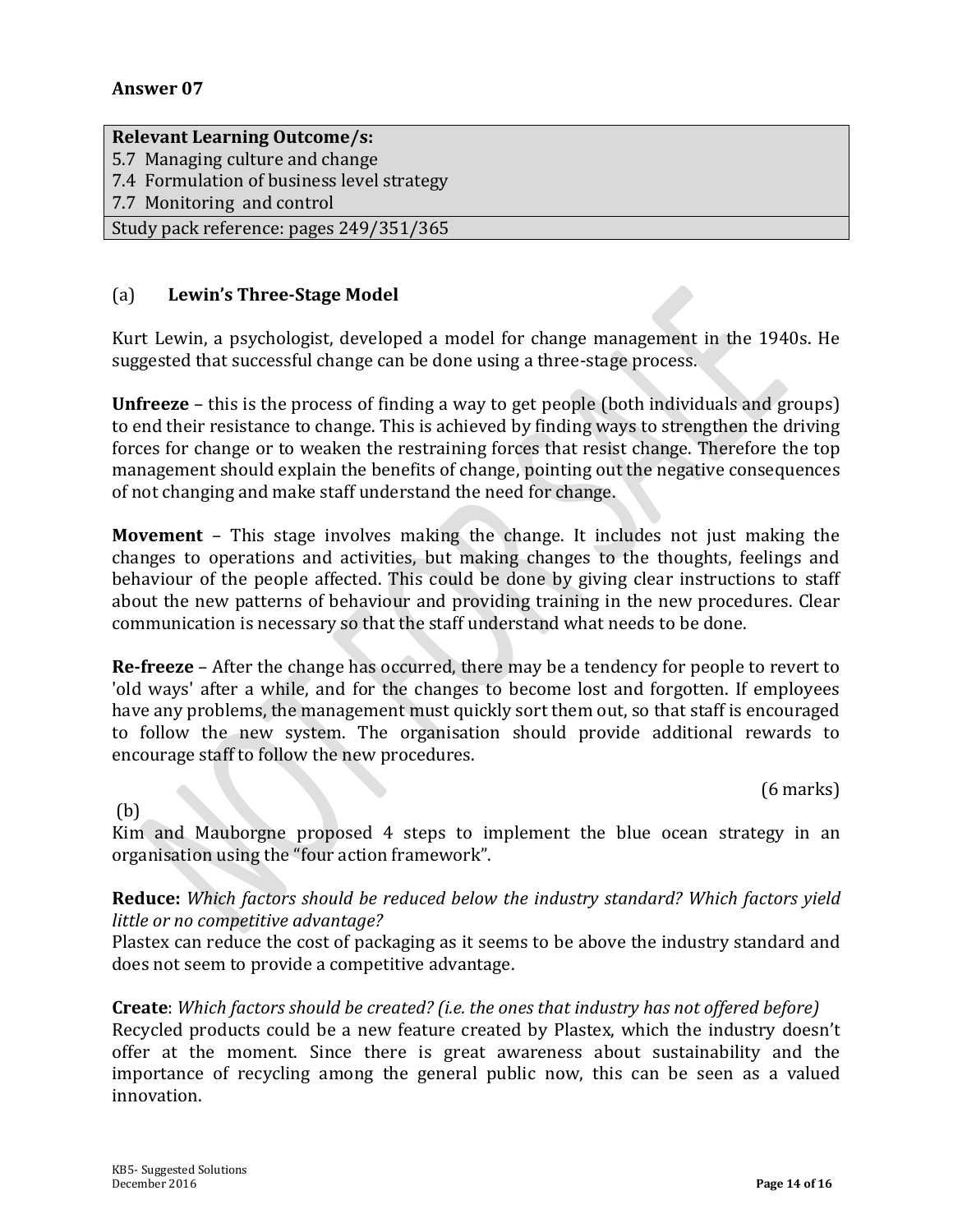#### **Raise:** *Which factors should be raised above industry standard?*

Plastex can increase their spending on R&D and provide new products continuously to the market, creating the brand image of an innovative company. Local companies such as Ceylon Biscuits have done this quite successfully.

**Eliminate**: *Which factors, taken for granted, should be eliminated because they add little or no value.*

Plastex can perhaps eliminate the internal transport fleet and use a third party transport provider to manage their transport fleet. This may reduce the cost as they are clearly spending more than the industry average on transportation.

(9 marks)

(c)

When strategies have been selected and implemented, their progress and performance should be monitored. In this regard, the organisation can measure financial performance as well as non-financial performance.

Financial performance is a measure of what has happened in the past, but past financial performance is not necessarily a good guide to financial performance in the future. It is important to measure financial performance of a given strategic plan as it enables the management to:

- Compare actual financial performance of the previous year with the targets for performance in the new business plan.
- Produce new forecasts for the remainder of the business plan period, and assess whether the organisation still expects to achieve its financial objects by the end of the period.

At the same time, non-financial performance such as the achievement of targets for customer satisfaction, quality, product innovation and so on, are often a guide to the future. Last year's non-financial performance may be a good indicator of what is likely to happen in the future, and how this will affect the organisation's long-term objectives.

(6 marks)

# (d) **Indicators of financial performance**

- Cost of goods sold as a percentage of sales
- Sales and distribution overheads as a percentage of sales
- GP margin
- NP margin

#### **Indicators of non-financial performance**

- Percentage of products made using recycled plastics (this is an important indication of whether the company is moving towards the new direction set)
- Amount of new products introduced during the year (since Plastex is on a journey to create a reputation for being an innovative company, it is important to measure the same)
- Degree of customer awareness about the new concept (this is an important indication of whether customers are educated about the new concept)

(4 marks) **(Total: 25 marks)**